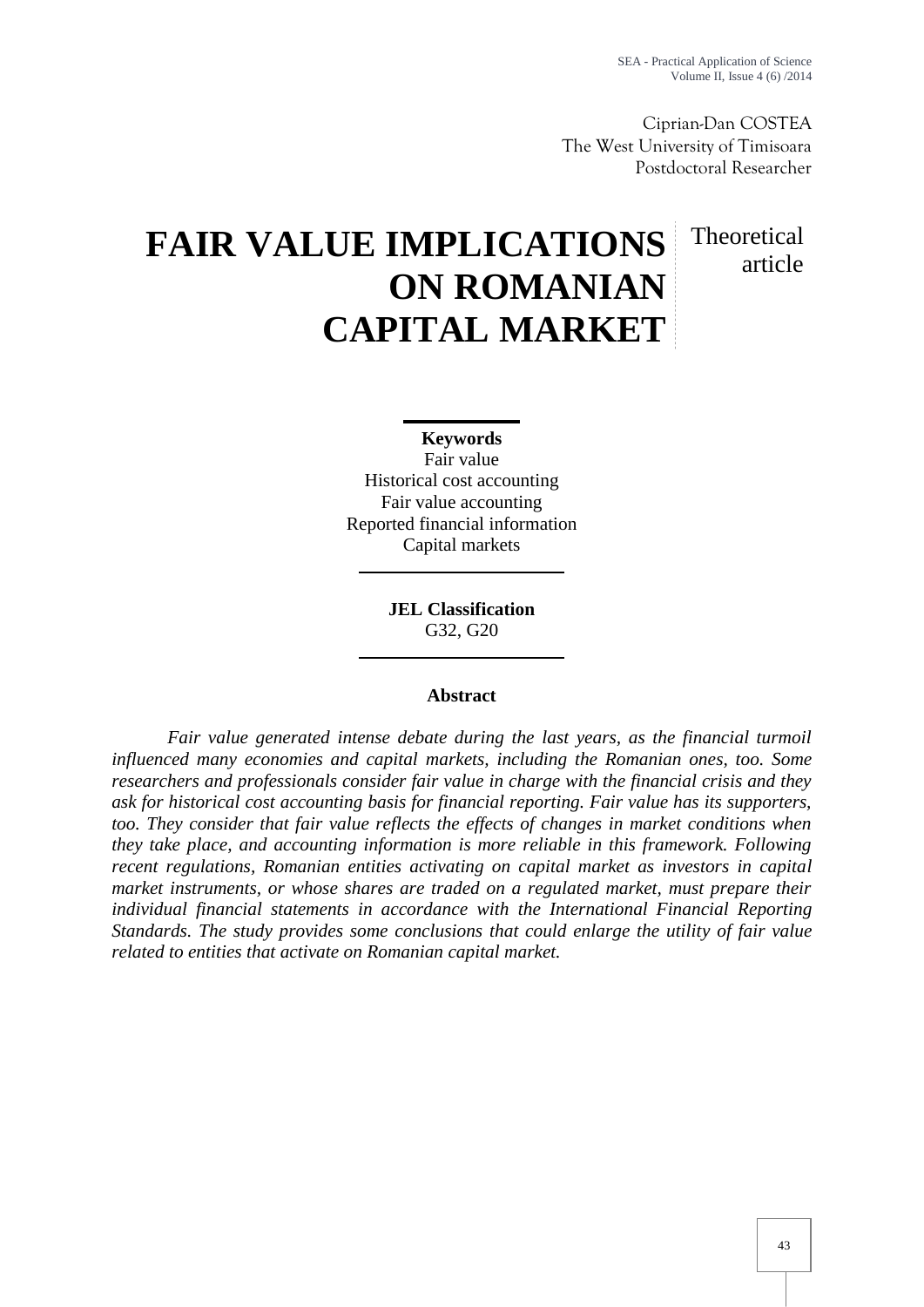### **Introduction**

In the late years, the financial crisis affected most of the countries and many companies and its presence in our day to day reality determined policy makers, researchers, business people and managers to discuss more and more intensively about the causes that determined the evolution on the international scale in such a way as it happened. Entities activating on capital markets were in the center of this turmoil, because many voices considered this kind of companies responsible for generating the financial crisis worldwide.

Romanian economy, as being connected to the international one, had to face too, this crisis. And Romanian companies that activate on capital markets had to face similar problems with counterparties from biggest western economies.

During this tumultus period, different opinion makers pointed several factors that generated the slipping of international economy, many debates being around the idea that western economies have a non-adecvate accounting system, they are very de-reglementated, that capital markets allowed the increase of the thirst for profit and this all generated new toxic products that helped managers to report growing assets and profits.

#### **Fair value debate**

From the accounting and financial point of view, there were many voices that argued that the use of fair value is one of the main factor that allowed the financial crisis come to our lives. The temptation, due to the fact that we passed a crisis is to blame fair value, but, essentially this is just a messenger, and some governments and some regulators preferred to believe the numbers were wrong rather than the investment decisions (Andre et al., 2009). And this is a messager connected to market and transparent transactions.

But what is fair value? Under the provisions of International Financial Reportings Standards and of the Financial Accounting Standards Board, fair value is defined as the price that would be received to sell an asset or paid to transfer a liability in an orderly transaction between market participants at the measurement date (Financial Accounting Standard 157 - Fair Value Measurement, International Financial Reporting Standard 13 - Fair Value Measurement, 2014).

First thing that we can find out of this definition is that fair value is a market-based measurement. The price is determined at measurement date under current market condition. In such hypothesis we can notice that the Adam Smith's invisible hand is coming back to its rigts when we assume the definition of fair value. The market has a central role and position in fair value based accounting. But this makes fair value vulnerable too, because fair value accounting could be associated with market bubbles.

Second of all, we notice that fair value is rather an exit price, or the price to sell an asset rather than the price to buy that asset. An exit price embodies expectations about the future cash inflows and cash outflows associated with an asset or liability from the perspective of a market participant, based on buyers and sellers who have certain characteristics, such as being independent and knowledgable about the asset or liability(KPMG – US GAAP and IFRS, Fair Value Measurement, Questions and answers, November 2013).

Another important assumption of the fair value is that the participants to the market would use their best own economic interest when acting there from a position of seller or buyier.

Fair value is measured assuming:

a) a transaction in the principal market for the asset or liability. We understand by principal market the market with the highest volume and level of activity

b) a transaction in the most advantageous market, in the absence of a principal market, and we understand with this advantageous market, the market that would maximize the amount that would be received to sell an asset or minimize the amount that would be paid to transfer a liability.

The principal market and thus, market participants should be considered from the perspective of the reporting entity, thereby allowing for differences between and among entities with different activities. This is an important figure to be taken into consideration in understanding the fair value concept because it is based on a market measurement, not an entity-specific measurement. In the case that there is a a principal market for a specific asset or liability, the fair value measurement shall represent the price in that market. This means that using fair value makes our accounting to be called basely marked-to-market accounting. This are also the so called level 1 inputs. (Laux & Leuz, 2010).

Then if this level 1 inputs are not available, then we have to go to use models in order to determine fair value. This so called level 2 of fair value is also known as marking-to-model, and it is required that these models to use observable inputs such as quoted prices for similar assets, relevant market data, interest rate evolutions, different spreads between related interest rates, etc.. Then there come the so called level 3 inputs that are unobservable inputs, typically model assumptions, and can be used if observable inputs are not available. We have to notice that with level 3 inputs, management has considerable discretion (Laux & Leuz, 2010).

Under a fair value accounting model, the incentive to preempt sales by other firms is greater during periods of market illiquidity because sales have a greater impact on short-run price when markets are illiquid. Thus, strategic concerns which can lead to procyclical trades and an increase in overall risk in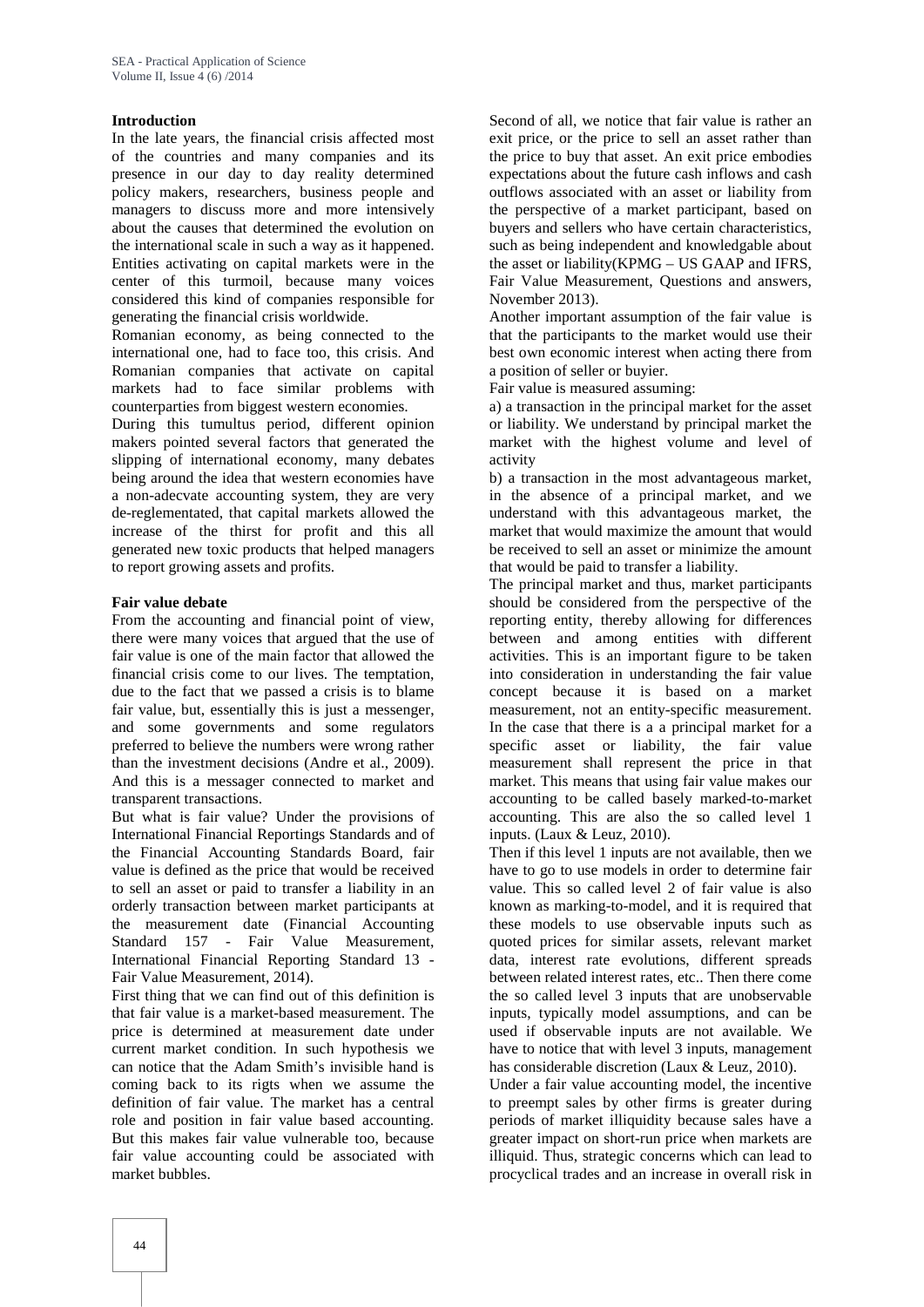the financial system are heightened during periods of market illiquidity. They also conclude through the model they use that a full implementation of a mark-to-market regime may need considerable investigation and care. Anyway, the historical cost regime - because it ignores price signals - is inefficient. But our world is covered by imperfections and in this circumstances, precise nature and consequences of the imperfections ought to be the first step in any debate in accounting, especially when we argue for fair value accounting against historical cost based accounting (Plantin, Sapra & Shin, 2008).

But the advantages of more timely and relevant information under a fair value-oriented accounting regime may overwhelm those of a historical cost based regime if markets are liquid and competitive. Under a fair value oriented reporting regime, managers have considerable discretion and judgment in ascertaining whether impairment is other than temporary under a historical cost accounting regime (Khan, 2014).

We have to emphasize also that hat managers are more likely to adopt fair value when it facilitates performance measurement :

(1) value changes in investment property are informative of operating performance when capital gains are part of the business model;

(2) fair value adversely affects key performance measures if the management chooses to hold unproductive assets (assets with high value in alternative use) and thus can benefit in governing firms lacking investment opportunities (Christensen & Nikolaev, 2013).

In case that we assume free market discipline, the management can have choices to use reportings built under historical costs or fair value accounting. The setters gave the opportunity<br>through International Financial Reporting through International Financial Reporting Standards to allow companies to choose between historical cost and fair value accounting for certain and specific balance sheet positions such as for example, the non-financial assets, but requires pre commitment to either practice, that must be defined through the accounting policies they choose, and strengthened by declaration in the financial statements.

Managers are very interested to provide good information to the users of financial statements. But fair value is considered a factor that can introduce volatility in financial statement. There are three points to happen in such a manner (Barth, 2004):

a) the volatility associated with changes in the underlying economic parameters.

b) the volatility produced by measurement errors or changing views regarding economic prospects throughout the business cycle.

c) the volatility may be introduced by relying on the "mixed attributes" model that applies fair value accounting to certain instruments and amortized

cost to others, reducing the netting effect that full fair valuation of assets and liabilities would produce.

Mark to market is a measure of the fair value of accounts that can change over time, such as assets and liabilities. For example, financial instruments traded on a futures exchange, such as commodity contracts, are marked to market on a daily basis at the market close (Metzger, 2010).

The opposite to fair values accounting model is the historic cost based accounting. Historical cost is based on the stable measuring unit assumption. In some circumstances, assets and liabilities may be shown at their historical cost, as if there had been no change in value since the date of acquisition. In fact, the hystoric cost is the original monetary value of an economic item.

We can define historical cost as an aggregate price paid by the firm to aquire ownership and use of an asset, including all payments necessary to obtain it (Hendriksen & Breda, 1992).

Those who sustain historic cost consider that it has some characteristics that fits to the changes in time and for determining the market evolutions. Some opinions consider that historical cost is based on actual, not merely possible, transactions. It is the acquisition price of the assets.

In such circumstances, the entities have only to record all the assets and liabilities at their acquisition price. Hence they are measured and reported objectively. Historical cost is therefore basically verifiable. Thus some sustainers of historical-cost based accounting consider that this minimises the risk of manipulation of figures by the managers (Bakar & Said, 2007).

There are also historical cost accounting fans who argue that historical cost affects the evaluation and selection of decision rules. To determine which decision rules to use, managers need information about the quality of their past decisions. Historical cost is indirectly related to past decisions. Also, in the decision-making process, a forecast of future prices must be made, and past prices (historical cost) serve as the basis for such a forecast. Historical cost is used because it is imposed on the decision maker by his environment. (Yuji Ijiri, Theory of Accounting Measurement, 1975). He also argues that in order to increase comparability of information, using the same measurement basis at different points in time strenghtens the comparability and timeliness of information. This happens because quantities for transactions can be recorded at the time of transactions, and in a future moment, when financial statements are being prepared, prices based on different measurement bases (historical cost or fair value) can be multiplied by quantities to create financial information under different valuation methods.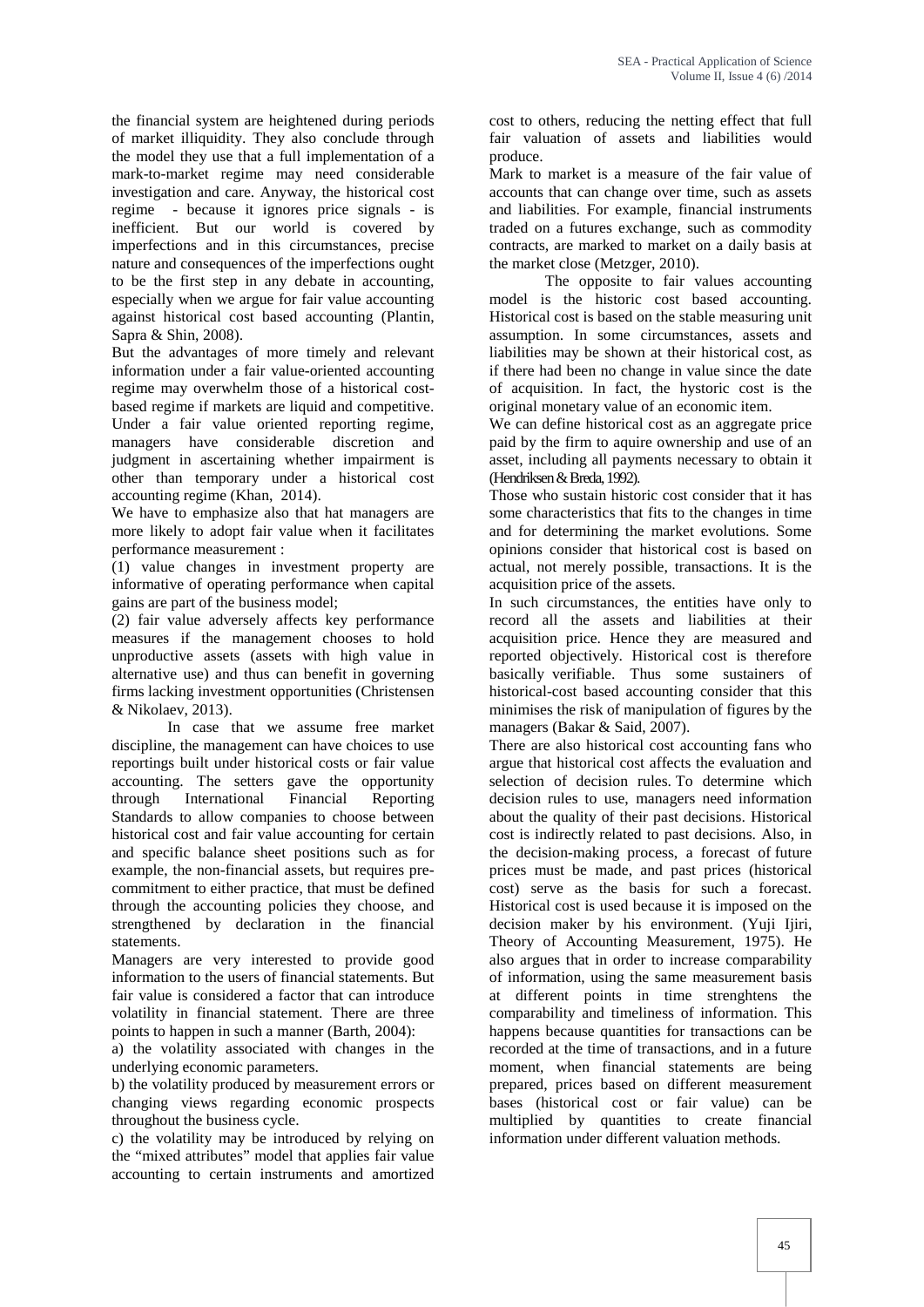#### **Fair value in Romania**

In Romania, historic cost based accounting is still the base pillar in the judgement of accountants and managers. Since 1994, the Romanian accounting standard setters have introduced the principle of historical cost accounting rules. The assets, liabilities and equities are valued at historical cost when they enter into the unit and remain at this value called the input value until the exit from the enterprise, being deduced after the output at the same historical cost level. Starting with the addoption of European Union Directives and the implementation of International Accounting Standards, fair value started to make its presence in the life of Romanian economy, and today most important companies, and especially those that are listed at stock exchanges, that activate on banking system and those that are part of international groups, apply fair value, especially for the financial assets. But fair value is not a concept used to be applied to all the assets and liabilities and capital structures of a company. For entities activating on capital markets, romanian setters provided the Regulation No. 4/2011, regarding the accounting regulations in accordance with Directive IV of the European Economic Communities, applicable to entities authorized, regulated and supervised by National Securities Commission (actually called The Financial Supervisory Authority).

Markets are not static, they are dinamic, and this determines a change of the conditions for transactions on markets, with implications on prices and liquidity. Prices change over time as a result of the diversity of economic and social factors specific and general. Specific factors such as changes in supply and demand or technology can generate significant price increases or decreases. General factors in turn can have the effect of modifying the general level of prices and therefore in the general purchasing power of money. On capital markets changes are even more visible. We can assume that we have hour to hour or minute to minute changes. And there are used daily, weekly and monthly information to make reports and complete in a transparent manner the financial reports and internal analysis.

Given that most of the information provided by accounting includes in Romania, especially for small and medium companies, financial statements based on historical cost, which does not take into account changes in the price level for assets, liabilities and equity, the users of the accounting information need to know the effects of price changes to the financial position and financial performance of their companies. In this regard companies must disclose information in response to the effects of price movements. And fair value, as an exit price and a market-based measure is the response for all the answeres regarding transparent, efficient and proffesional information. Using fair

value accounting means assigning a value to a position held in a financial instrument based on the current fair market price, rather than its original cost or book value, for the instrument or similar instruments. On international capital markets, investors demand the use of fair value when estimating the value of assets and liabilities. This has been influenced by the desire of the investors for a more realistic appraisal of an institution's or a company's current financial position (Chea, 2011). In order to provide a more relevant information to financial statement users, fair value information should be reported for all financial assets and liabilities. But today in Romania we still have some important conceptual and practical debates relating the reliable determination of fair value. We have to pass through this debates and the first step for full fair value accounting principles for entities activating on capital markets, could be full fair value disclosures before contemplating a shift to full fair value recognition in financial statements. Another important fact is that financial reportings are aimed to provide to the users of financial information the best possible characteristics of the assets, liabilities and debts that are reported through the positions and components of the financial statements. Disclosures can add extra information that helps the users of financial information to better understand the environment the company they are interested in is acting in, as well as the position and performance of that entity. Fair value, connecting to market the reported information represents a better option in our days, as the economy, the informations and decisions are on a ground that is changing and moving very quickly, and capital markets need investors and managers that can connect the information they have to decision-making process in a very efficient mood. Capital markets are also connected to risk, and in such circumstances, fair value brings the reported information closer to the characterictics of the risks and this makes the financial environment easier to be understood by invetors, managers and the other users of reported information. Of course, reporting based on fair value accounting, in comparison with historical cost accounting based principles, requires a more detailed analysis of the methods and assumptions used to determine values recognized in the financial statements or other public or in-house information, but this, in turn, will require market participants to educate themselves in the application of fair value principles.

Today, in Romania, fair value is applied mainy to instruments that are:

a) recognized when entering in the assets, capital or debts structure

b) profiled to a change of their structure in the next period of time (for example, are held for trade shares).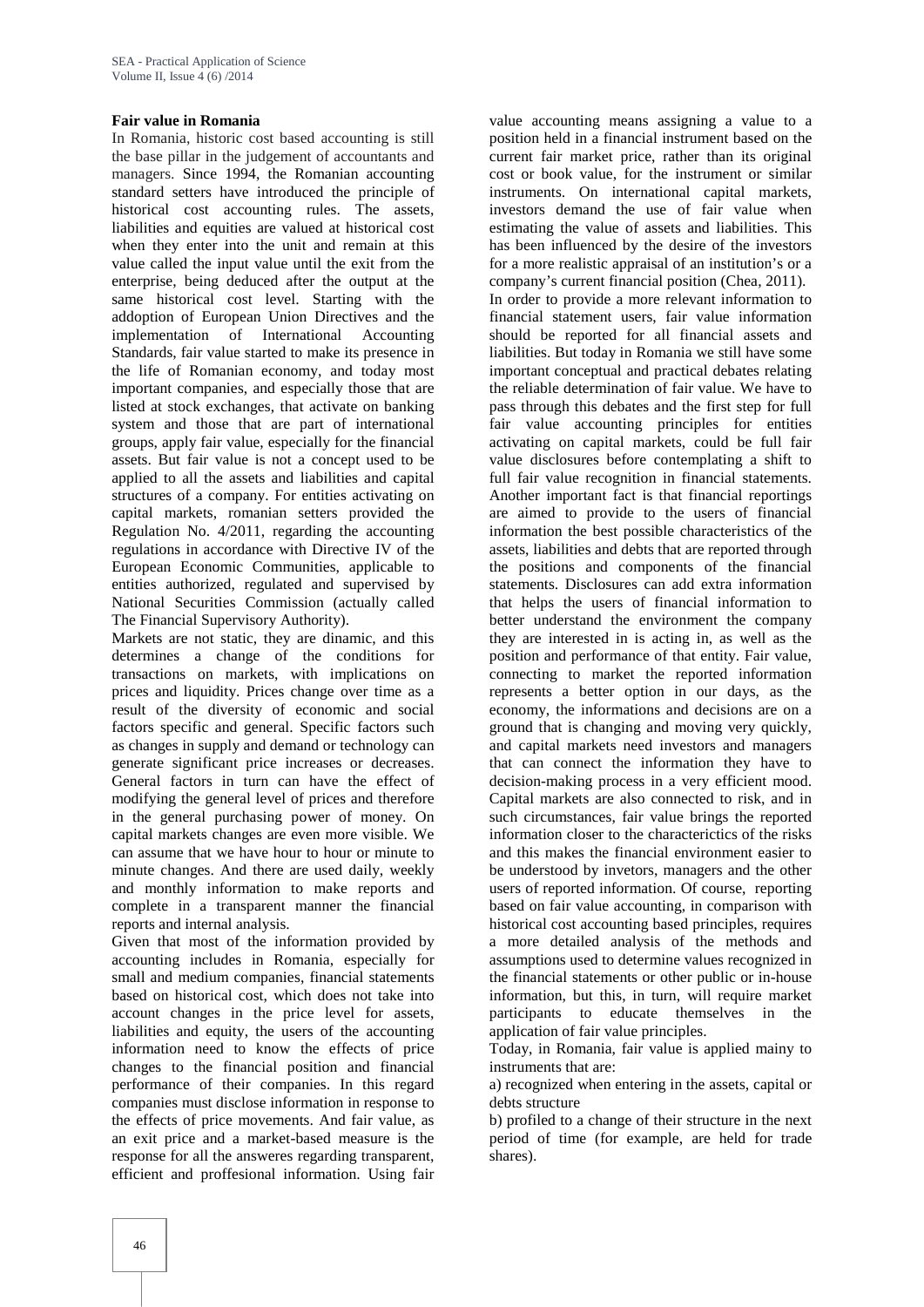For assets held to maturity, the international dominant opinion is that a financial asset shall be measured at amortised cost if both of the following conditions are met (IFRS 9 – Financial Instruments):

(a) The asset is held within a business model whose objective is to hold assets in order to collect contractual cash flows.

(b) The contractual terms of the financial asset give rise on specified dates to cash flows that are solely payments of principal and interest on the principal amount outstanding.

A financial asset is any asset that is (Romanian Financial Supervosory Authority, KPMG, 2013):  $ecash$ 

equity instruments issued by another entity; contractual right to receive cash or another financial asset or to exchange assets or financial liabilities under conditions that are potentially favorable to the entity;

certain contracts settled in the entity's own equity instruments.

Going on from this definition, the classification of financial assets in Romania runs as follows:

a) Financial assets at fair value through profit or loss (FVTPL). This category includes:

financial assets held for trading

 derivatives, if not applicable hedge accounting Any financial asset designated in this category to initial recognition

b) Loans granted and receivebles: Non-derivative financial assets with fixed payments or determinable payments that are not quoted in an active market

c) Investments held to maturity (HTM): Non derivative financial assets with fixed payments or determinable payments and fixed maturity that an entity has positive intention and ability to hold to maturity

d) financial assets available for sale (AFS) include:

 All financial assets that are not classified in another category are classified as available for sale

 Any financial asset designated in this category to initial recognition.

Now, we have to make some clarifications starting from this classification: a financial asset can be classified at fair value through profit or loss only if meets one of the following two conditions:

1. is classified as held for trading ("held-fortrading"). A financial asset is classified as held for trading if:

 acquired or incurred principally for the purpose of selling or repurchasing in the near future;

• included on initial recognition as part of a portfolio of financial instruments identified that are managed together and for which there is evidence of a recent pattern of tracking short-term profit; and

a derivative, except for a derivative that is a

collateral financial or derivative designated as a relationship of the effective coverage risk.

2. the initial recognition is designated by the entity as at fair value through profit or loss. Designated at fair value option is allowed only if: • instrument proposed to be designated at fair value through profit or loss is a contract hybrid that includes one or more embedded derivatives;

• the designation eliminates or significantly reduces a measurement inconsistency or<br>recognition (sometimes called accounting recognition (sometimes called accounting mismatch - 'accounting mismatch') that would otherwise would arise from measuring assets or liabilities or recognizing the gains and losses assigned to them on different bases;

• a group of financial assets and / or financial liabilities is managed and its performance is evaluated based on fair value in accordance with a documented management strategy investment risks or entity, and information are provided to key driving the base station. Investments in equity instruments that do not have a quoted market price in an active market and whose fair value can not be measured reliably should not be designated at fair value through profit or loss.

Fair value measurement does not apply in Romania to:

a) non-derivative financial instruments held to maturity;

b) loans and receivables originated by the entity and not held for trading; and

c) interests in subsidiaries, associates and joint ventures, capital tools issued by the entity, contracts for contingent consideration in a business combination and other financial instruments with such special characteristics that the consistent with what is generally accepted, are accounted for differently from other instruments financial.

It is very important to notice that the actual international standardization organizations consider that a financial asset shall be measured at fair value unless it is measured at amortised cost (IFRS 9 – Financial Instruments).

Of course, not only assets are presented in financial statements. Liabilities have also a very important role in the determination of financial position of companies through their financial reportings.

Here we have the classification of financial liabilities in Romania, for entities activating on capital markets and financial investment businesses:

a) Financial liabilities at fair value through profit or loss:

Financial liabilities held for trading

 Derivatives, if applicable accounting coating Any financial liability designated in this category upon initial recognition